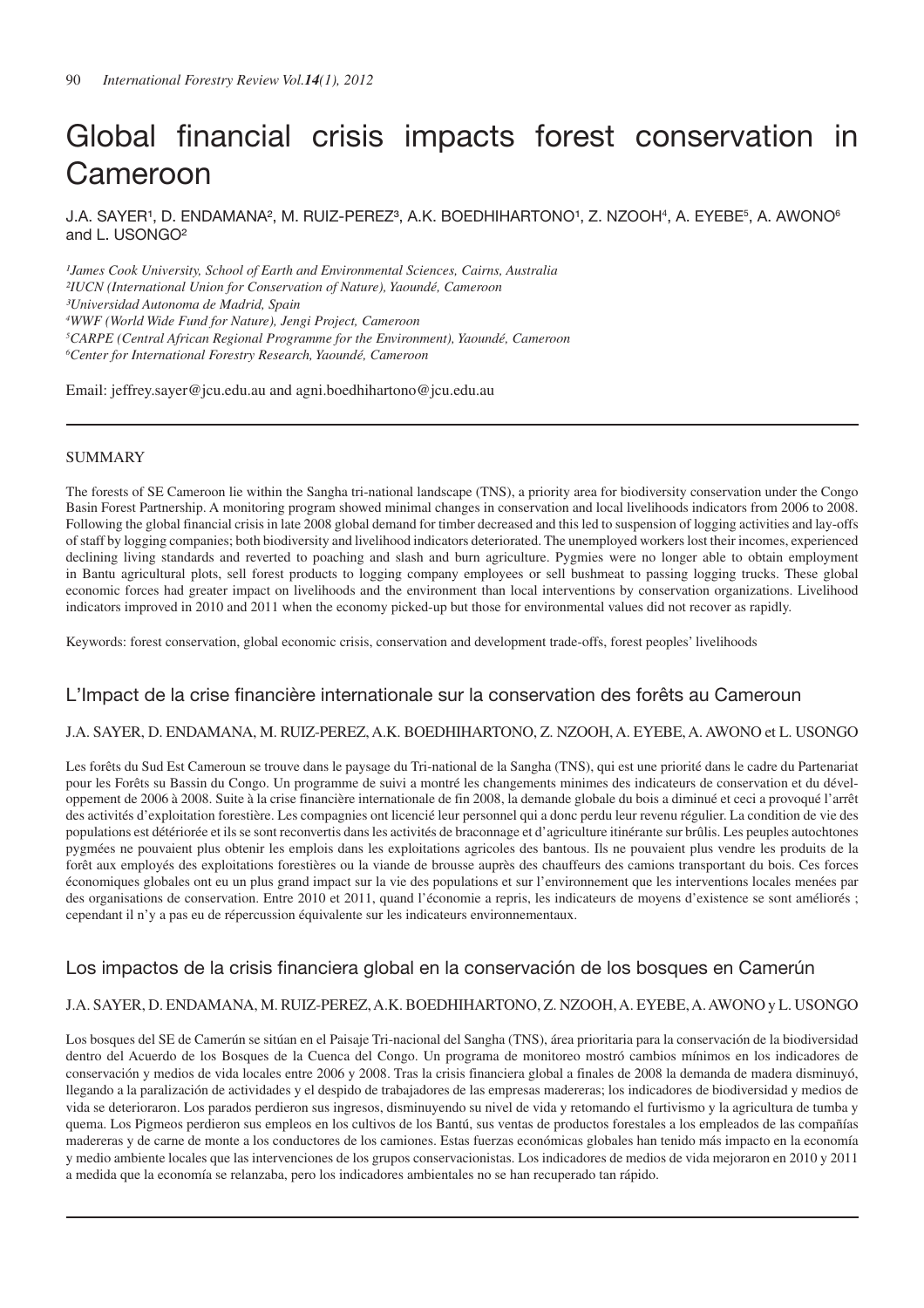## **INTRODUCTION**

The countries of the Congo Basin together with a number of European and North American donor countries established the Congo Basin Forest Partnership (CBFP) as an initiative of the Earth Summit in Johannesburg in 2002. The underlying assumption of the CBFP was that conservation could not be achieved as long as extreme poverty persisted in the Congo Basin and that the goal of conserving forests and their biodiversity had to be addressed through measures that improved the livelihoods of the people. The potentially conflicting interests of conserving biodiversity and of alleviating local poverty were to be achieved by appropriate spatial planning arrangements at a landscape scale and through local development initiatives within the landscapes. Twelve landscapes were initially identified where the countries of the region and international conservation NGOs would focus their efforts

and the donor countries allocate their funds. The conservation and development programme in one of these landscapes – the Sangha Tri-National landscape, Figure  $1 - an area$ of 43,936 km<sup>2</sup> lying astride the borders of Cameroon, the Republic of Congo and the Central African Republic, was led by World Wide Fund for Nature (WWF) with support from the Wildlife Conservation Society (WCS), German Agency for Technical Cooperation (GTZ), the forestry and national parks services of the three countries and a number of local NGO<sub>s</sub>.

Many authors have commented on the difficulties of demonstrating the links between measures to alleviate poverty and achieve conservation (Andam et al. 2010, Persha et al. 2011, Sayer and Campbell 2005). In an attempt to contribute to this debate the Center for International Forestry Research (CIFOR), WWF and the International Union for Conservation of Nature (IUCN) convened a meeting in 2004

FIGURE 1 Map of the Sangha Tri-National landscape showing the Cameroon sector which was the focus of this study

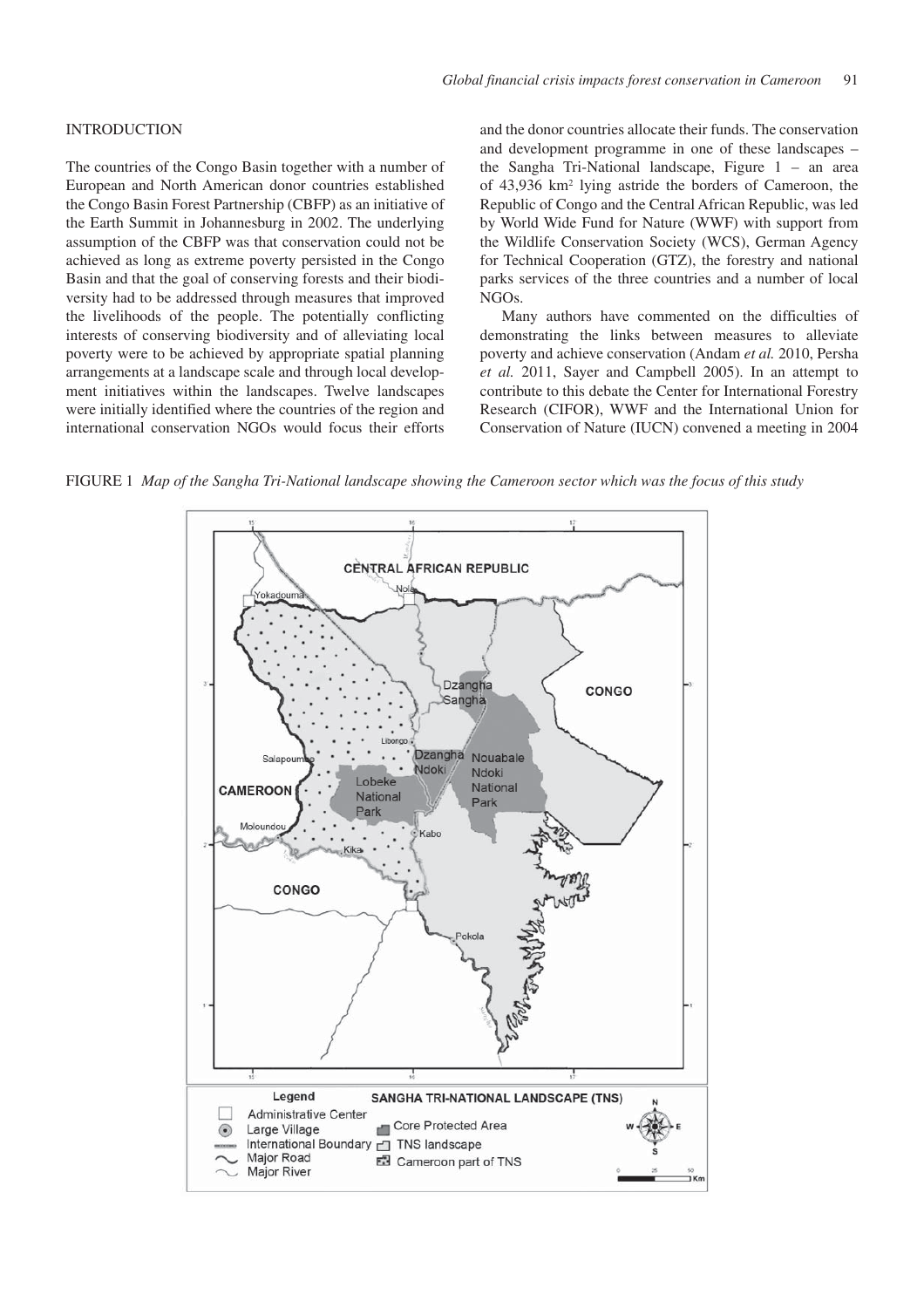to put in place a participatory programme to monitor both local livelihoods and environmental values in the TNS. The participants in the meeting agreed to establish a shared set of indicators against which to track changes in the livelihoods of local people and the condition of the forests and their biodiversity. We adopted a participatory approach widely used in the monitoring of sustainability. We facilitated a process whereby local stakeholders identified indicators and made annual assessments of their values. It was expected that conservation and development organisations would adapt their programmes on the basis of the lessons learned from this monitoring programme. We also hoped to test the assumptions underlying the landscape approach of the CBFP and particularly to establish the links, if any, between conservation and development outcomes. A stakeholder group now meets annually and has adopted the name of the Sangha Group after the main river that runs through the landscape. An account of this process and a description of the initial indicators selected are given in Sayer et al. 2006. Some adjustment of the indicators was made in the first two years and a final set of 31 indicators was agreed upon and monitoring began in 2006. It proved difficult to get consistent data on some of the indicators in the Congo and CAR sectors. Endamana et al. (2010) present the results of the first four years of monitoring in the three countries. This paper reports upon the latest changes in the Cameroon sector, emphasizing those that occurred during and after the global financial crisis in 2008.

The Sangha Tri-National landscape has a population of 191,000 people about 10% of whom are from Baka and related pygmy groups (de Wasseige et al. 2009). The rest of the people are Bantu who are long-term residents of the area, in addition a smaller number of Bantu immigrants have been attracted by employment in forest industries. 97% of the landscape was still covered with forest in 2010 and approximately 19% of this was allocated to protected areas, 10% to local agroforestry and the rest to industrial timber concessions (de Wasseige et al. 2009).

Most people live in villages with populations of  $100 - 500$ people. The Baka frequently live in small communities on the fringes of the Bantu villages. The majority of the people practice subsistence agriculture and grow maize, manioc, bananas and small quantities of vegetables and fruit. Hunting and gathering is important to people's livelihoods, especially for the Baka. Cash incomes come almost exclusively from employment in logging companies, conservation and development NGOs and government. Some community forests have been established recently within the agroforestry zone.

The area is very remote and access is difficult, the people are amongst the poorest in their respective countries and within the landscape the Baka are the poorest of all. Official data on household income levels is of doubtful validity but both government figures and studies carried out by the Sangha group suggest that the inhabitants of the landscape survive on an average of less than \$1.00 per day (de Wasseige et al. 2009; Sandker et al. 2009; Economist Intelligence Unit 2010). Incomes of employees of government agencies, conservation organisations and logging companies are higher but the cash

incomes of the rural inhabitants, especially the forest dwelling Baka, are very low and many of these people suffer severe deprivation.

The extreme human poverty contrasts with an extraordinary wealth of animal and plant species. This is extensively documented in de Wasseige et al. (2009) and CBFP (2010). The landscape contains large populations of forest elephants (Loxodonta cyclotis), lowland gorillas (Gorilla gorilla), 16 other species of primates, 250 species of birds and a highly diverse flora. The existence of small naturally occurring openings in the forests known as "Bais" provides unique opportunities for this wealth of species to be observed.

The principle activities of the CBFP in the area have been to establish formal spatial plans, to enforce laws protecting natural resources and to promote better forestry practices notably through encouraging forest certification. In addition numerous small interventions have aimed to provide direct benefits to local people. These have included help in improving agriculture, fishing and livestock rearing practices, the organisation of community management of some forests and hunting areas and interventions at a political level to ensure that a proportion of the royalties from logging are reinvested in local social infrastructure. The combined project investment of the different international agencies supporting conservation in the Sangha landscape has been about US\$4 million per year during the period of this study with some decline from 2008 onwards. The investment is therefore about US\$0.10 per person per day or slightly more than 10% of the per capita product of the population. However much of the money is spent on institutional support for the international organisations and on studies by visiting scientists and does not actually contribute to the local economy.

#### Combining methods to reach a common understanding

The indicators established for tracking livelihoods and environmental changes were based upon the capital assets framework (Bebbington 1999) and its application in the sustainable livelihoods framework (Carney 1998 and 1999). The 31 indicators (Sayer *et al.* 2006) were selected by the local stakeholders to cover the range of livelihood and environmental attributes of greatest concern to them. There is limited use of cash and it proved difficult to obtain information on people's incomes and savings so financial assets were not assessed. Local people and international conservation stakeholders had divergent views of the importance of natural assets. We therefore split these into local and global natural assets. The list of indicators was updated in 2010 as some were proving difficult to assess with adequate rigor. In order to make the six years time series comparable, this paper is based on the updated set of indicators (Table 1).

Human capital assessed health care, education and the skills and competencies of the people. Social capital measured the involvement of indigenous (pygmy) people in decision making, the strength of local NGOs, the effectiveness of community management groups, the reinvestment of taxes in social infrastructure and local peoples' perceptions of corruption. Physical capital assessed infrastructure, timber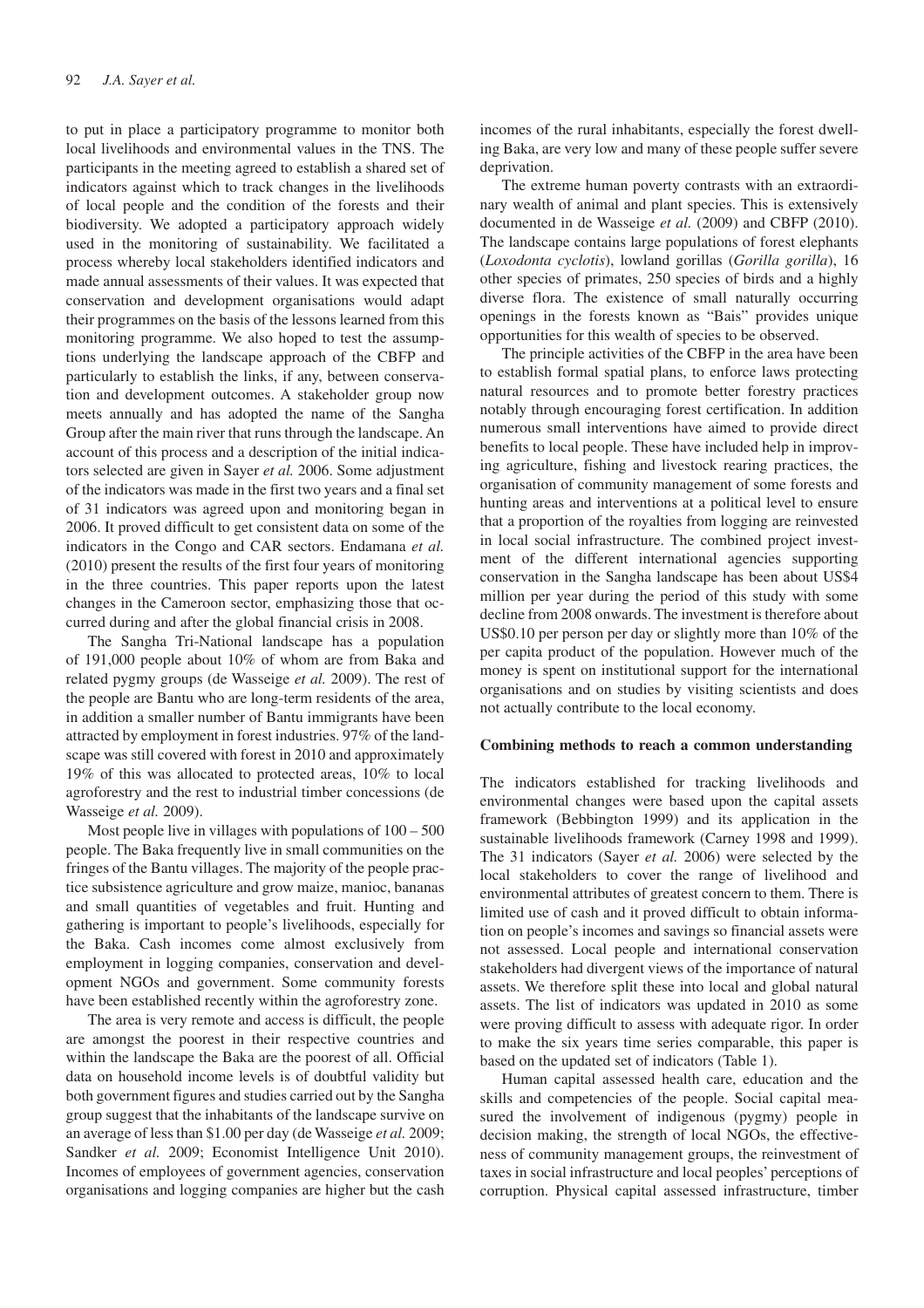TABLE 1 List of indicators used in the study, grouped by asset category

#### **Local Natural Asset**

Availability of Non-Timber Forest Products Availability of bushmeat Progress in certification

#### **Global Natural Asset**

Population of elephants Population of Gorillas

#### **Physical Assets**

Number of cassava mills Quality of housing Number of water sources Journey time to the capital by road Number of tourist visits Employment of local people in wood processing industries Price of staple foods

#### **Social Assets**

Functioning of local NRM organisations Extent of Community-based Natural Resources Management initiatives Effectiveness of state institutions Perception of corruption in public and private sectors Level of activity of local NGOs Involvement of indigenous people (Ba'aka, Baka) in Community-based Natural Resources Management Participation of Baka in decision-making Local reinvestment of forestry taxes in social infrastructure

#### **Human Assets**

Access to health care Quality of education Number of people with technical and profesional employment

processing capacity, quality of housing and the existence of cassava mills. Natural capital was assessed in terms of values of global concern such as endangered species and extent of natural forests and those of local concern such as availability of forest products and quality of water supplies. The exact definitions of the indicators and the criteria for assessing them are detailed in Endamana et al. (2010).

The indicators were assessed annually during the period April to August by staff members of the participating organisations. Some indicators were scored using data readily available from local government such as the number of doctors and teachers. Data on environmental indicators were drawn from the routine survey work of conservation organisations in the area. Social and human capital were clearly of utmost importance to the local stakeholders but were more difficult to measure. Indicators of governance, corruption, community initiatives, availability of forest products etc were derived from focus group meetings in the villages. Although data were collected from all three national sectors the intensity of the sampling was much higher in Cameroon and

drew heavily on a very extensive programme of household surveys conducted by WWF. The data from Congo and CAR were incomplete hence the focus of this paper on Cameroon.

The Sangha Group met annually in August or September in the field in one of the three countries to complete the assessment of the indicators and review the changes that had occurred. The results of this process were used to influence the activities of the participant organisations and were provided to government decision makers in an attempt to influence policies. The 2010 meeting was held in Lomié (Cameroon) at the time of the global financial crisis. The impacts that the financial crisis was having in the landscape led us to focus our attention on this issue. The 2011 meeting was held in Lobéké National Park (also in Cameroon). This paper is a product of these two meetings.

#### Different speeds for a dynamic landscape

The landscape tracking programme for Cameroon showed little change in environmental attributes during the period 2006 to 2008, (Figure 2). Livelihood indicators improved, possibly in response to the interventions of conservation organizations but more probably in response to a growth in the Cameroon national economy of around 3.5% for the triennium (Economist Intelligence Unit 2010).

The modest changes brought about by the conservation interventions were consistent with the results of the simulation models developed to explore conservation and development scenarios (Sandker et al. 2009, 2010). These models suggested that direct conservation interventions will have only minor impacts on livelihoods. The small scale agricultural innovations were not widely adopted because there was limited access to markets. The models suggested that any limited growth in economic activity that these micro-level interventions might have produced was offset by the rapid growth in the population. So the models indicated that externally funded small-scale development activities have low potential to contribute to per capita economic growth (Sandker et al. 2010).

The impacts of the international financial downturn were first felt in the area by mid 2008 when demand for construction timber in European markets declined abruptly. Forestry companies began to reduce their level of activity and lay off staff or reduce their hours of employment. Evidence for this reduced activity came initially from a 50% decrease in the number of logging trucks passing a forestry check point in SE Cameroon (Figure 3). The check point was located on the road used by logging companies in the Congo and the extreme SE Cameroon sectors of the landscape to access the ports in Cameroon from which they ship their timber.

Forestry companies provide a large proportion of the paid employment for the inhabitants of the Sangha landscape. However most of the locally employed staff members are paid on a daily basis and much of their income is made up of bonuses for volumes of timber harvested or processed. The Baka have difficulty accessing or retaining employment as they have less tradition of organized work. They may be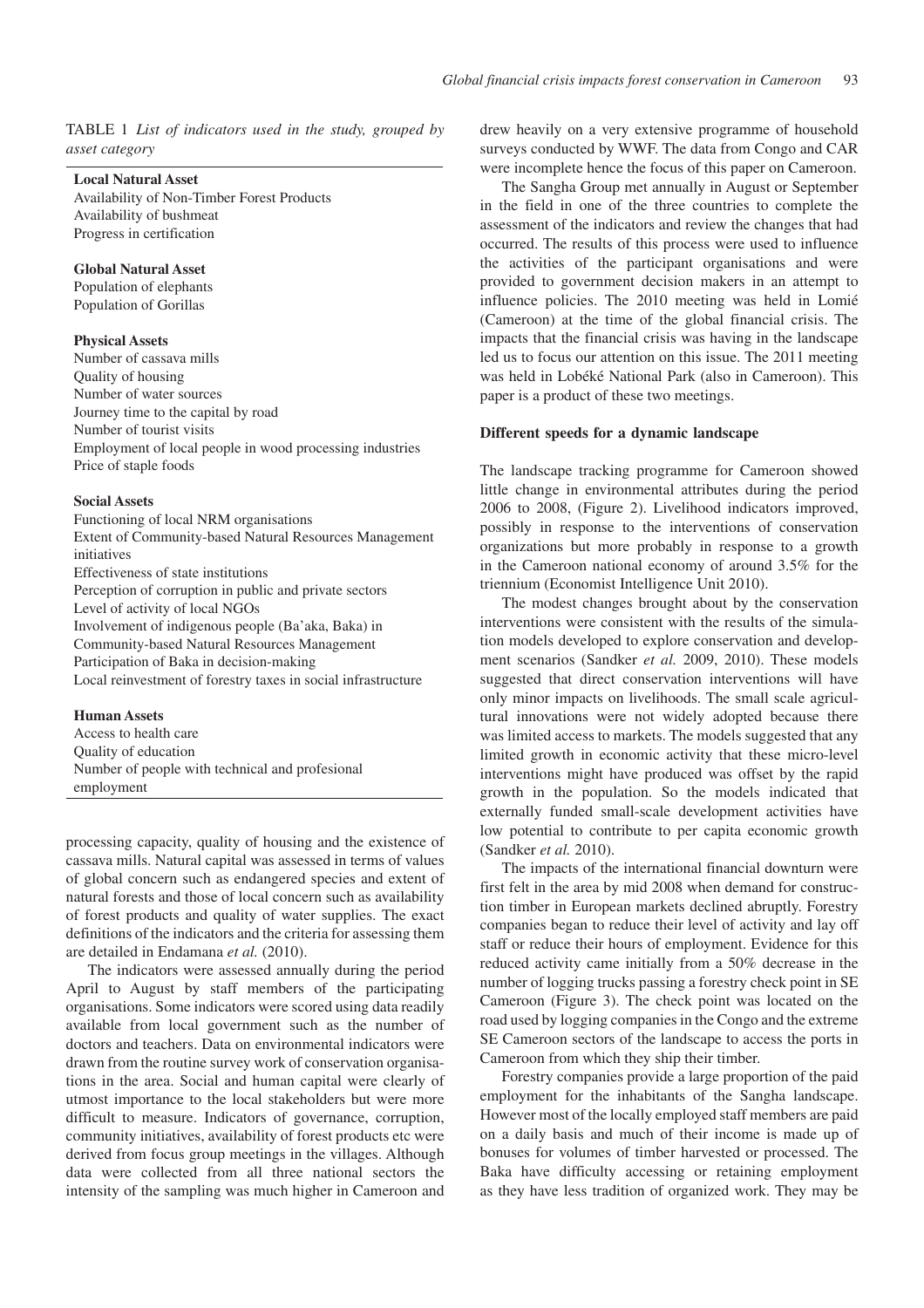

FIGURE 2 Trend of capital assets from Cameroon TNS segment (2006-2011). Aggregated scores for indicators of each capital asset category based upon annual assessments. Bars represent 0.5 of the coefficient of variation

FIGURE 3 Trend of the number of logging trucks passing a forestry check point at Socambo in Cameroon. Left: first semester 2001 to first semester 2011; Right: 3 month moving average September 2007 to August 2011.  $y = 0.0004x^2 - 32.255x + 644501$ ;  $R^2 = 0.576$ 

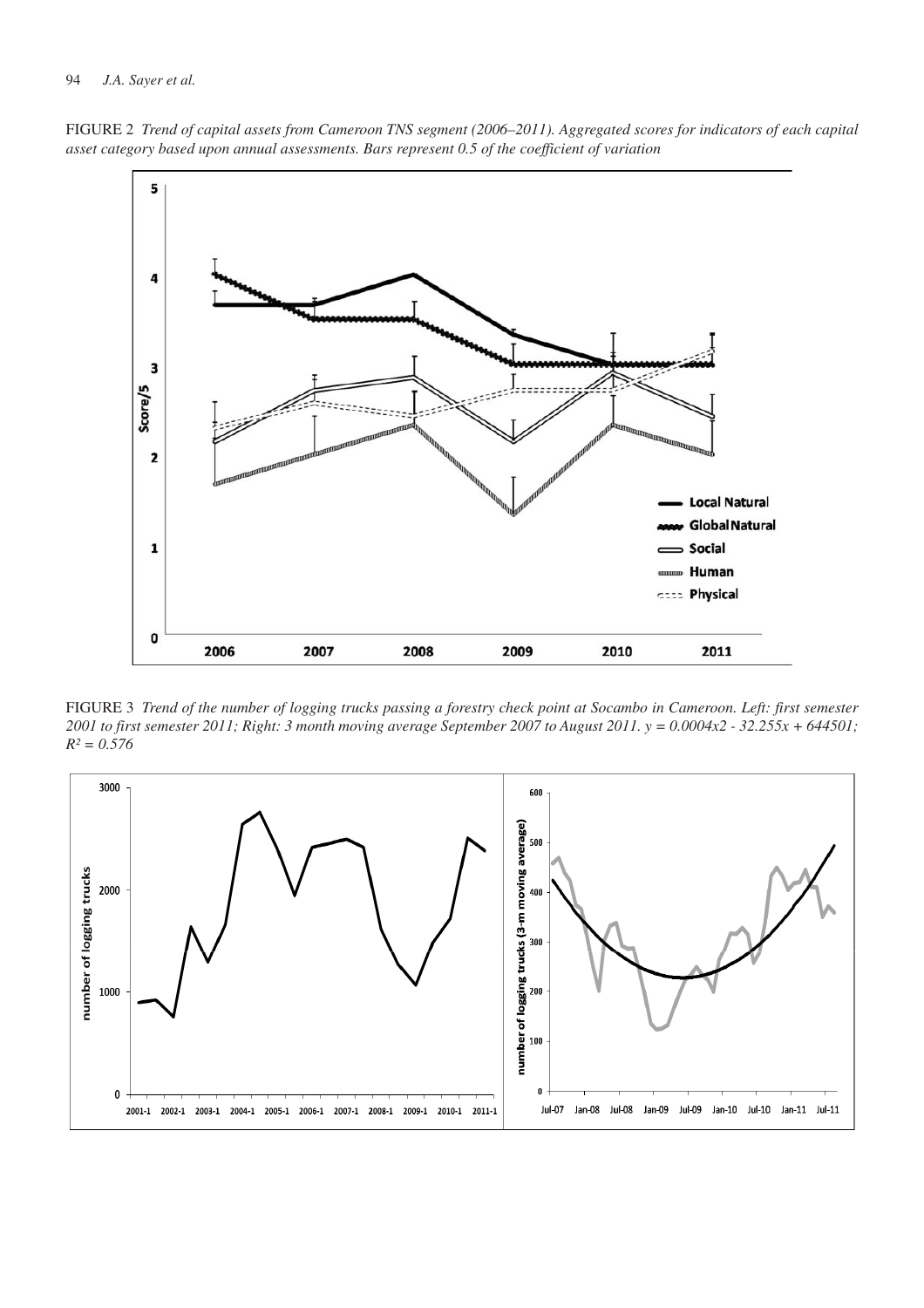discriminated against by Bantu supervisors and they frequently leave work to take advantage of the seasonal availability of forest products or to take part in traditional ceremonies. Most of the people whose income ceased or declined as a result of reduced logging activity were the local Bantu employees. Few of them left the area when they lost their jobs. Instead they returned to their villages within the landscape and cleared forest land to plant agricultural crops. Many of them engaged in hunting of wildlife to feed their families and in some cases for sale in local markets.

The decline in the livelihoods of the Baka was however more marked. Although few of the Baka were employed in the forest companies they did derive much of their income indirectly from the activities of these companies. They often worked as labourers for the Bantu and when the latter lost their jobs they no longer had the funds to employ the Baka on their farms. But a significant source of income for the Baka came from the sale of bushmeat, other forest products, bananas and cassava to the Bantu employees of the companies and particularly from sale to the drivers of logging trucks. A particular issue is that truck drivers augment their income by transporting bushmeat, hidden on their trucks, and reselling it in urban markets. Many Baka communities are now settled along the logging roads and are heavily dependent on sales of forest products to drivers of logging trucks. When this source of cash income declined the Baka suffered severe hardship. Their agriculture is rudimentary and the yields of their hunting and gathering activities do not meet their needs for staple carbohydrates. During much of 2009 and early 2010 many Baka communities were severely deprived of food. When we visited their camps they frequently claimed to be experiencing famine.

However impacts on livelihood and environmental indicators were only detected when the next annual assessment of the indicators was carried out in mid-2009 (Figure 2). At that point there was a downturn in both the environmental and livelihood indicators. The effect was clearer in local than in global natural assets. Scores for global and local natural capital were lower in 2009 with respondents reporting declines in availability of non-timber forest products and bushmeat. Independent studies by WWF in the same part of Cameroon showed a significant increase in poaching in 2009 (Nzooh 2009). The number of elephants in Lobéké National Park had been increasing from 2091  $\pm$  212 in 2002 to 2445  $\pm$ 425 in 2006 but then declined to  $1715 \pm 174$  in 2009. An index of frequency of signs of poachers per linear kilometer of transect increased during this period from  $0.33 \pm 0.82$  to  $0.68 \pm 0.15$  in 2006 and then to  $0.86 \pm 0.24$  (Nzooh 2009).

Indicators showed lower scores for livelihoods in 2009. The exception was an improvement in physical assets resulting from the upgrading of a road by an externally funded multi-year infrastructure programme. Those for the effectiveness of community-based natural resource management (CBNRM), the use of traditional governance structures to resolve conflicts, local perceptions of government corruption, level of activity of local non-governmental organisations (NGOs), health care and education all showed negative tendencies. The number of sport hunting permits issued and

the number of people employed in logging companies also declined.

We attribute these declines partly to the reduced level of economic activity following the Global Financial Crisis. Non-Timber Forest Products and bushmeat became scarcer as more people resorted to hunting and gathering. Livelihood indicators declined as less funding was available for local NGOs and CBNRM activities. Government officials increased their practice of accepting bribes, local medical assistants and teachers abandoned their posts and global demand for sport hunting permits declined. The indicator for employment in logging companies clearly fell when local people lost their jobs. An increase in elephant poaching occurred at this time but was stimulated by gangs from outside the area. It began before the financial crisis and may not have been linked to the economic situation.

Some indicators did show an improvement in 2009. Although the indicator for Bantu involvement in CBNRM activities declined, the indicator for Baka involvement in CBNRM increased, probably because this became a priority for conservation groups. The travel time to the capital, Yaoundé, decreased as a result of the externally funded road project. This had a positive impact on quality of housing and prices of externally sourced staple foods as the costs of transporting food and materials from Yaoundé declined. All of these gains resulted from a major European Union investment in road improvement which was negotiated before the financial crisis.

During 2010 most of the forestry companies resumed their activities and re-engaged staff. This happened more quickly than might have been expected. One possible explanation is that their purchasers in Europe had over-reacted in depleting their timber stocks. A more probable explanation is that they began selling part of their production to Asian markets which were less impacted by the financial downturn. Managers of logging companies told us that they were increasing exports to China and this trend is reflected in statistics published by the International Tropical Timber Organisation (ITTO 2010). When the indicators were again assessed in 2010 and 2011 those for livelihoods showed that the economic recovery was beginning to make itself felt in the landscape.

A number of companies operating in the area are certified by the Forest Stewardship Council (FSC). These companies tended to maintain their operations at a reduced level during the period of the crisis and were slower to lay off staff. Our field observations showed that as the crisis ended they resumed normal levels of operations and staffing more rapidly than non-certified companies. Companies who seek FSC certification appear to be in business for the long haul in contrast to some newly arrived companies that are motivated by short term profits. FSC certification requires companies to provide good conditions for their employees and they often invest in social services for the communities surrounding their concessions.

The number of logging trucks which reached its minimum in early 2009 increased to pre-crisis levels by mid 2011 and this correlated with an immediate improvement in the livelihoods of the people. The increased level of economic activity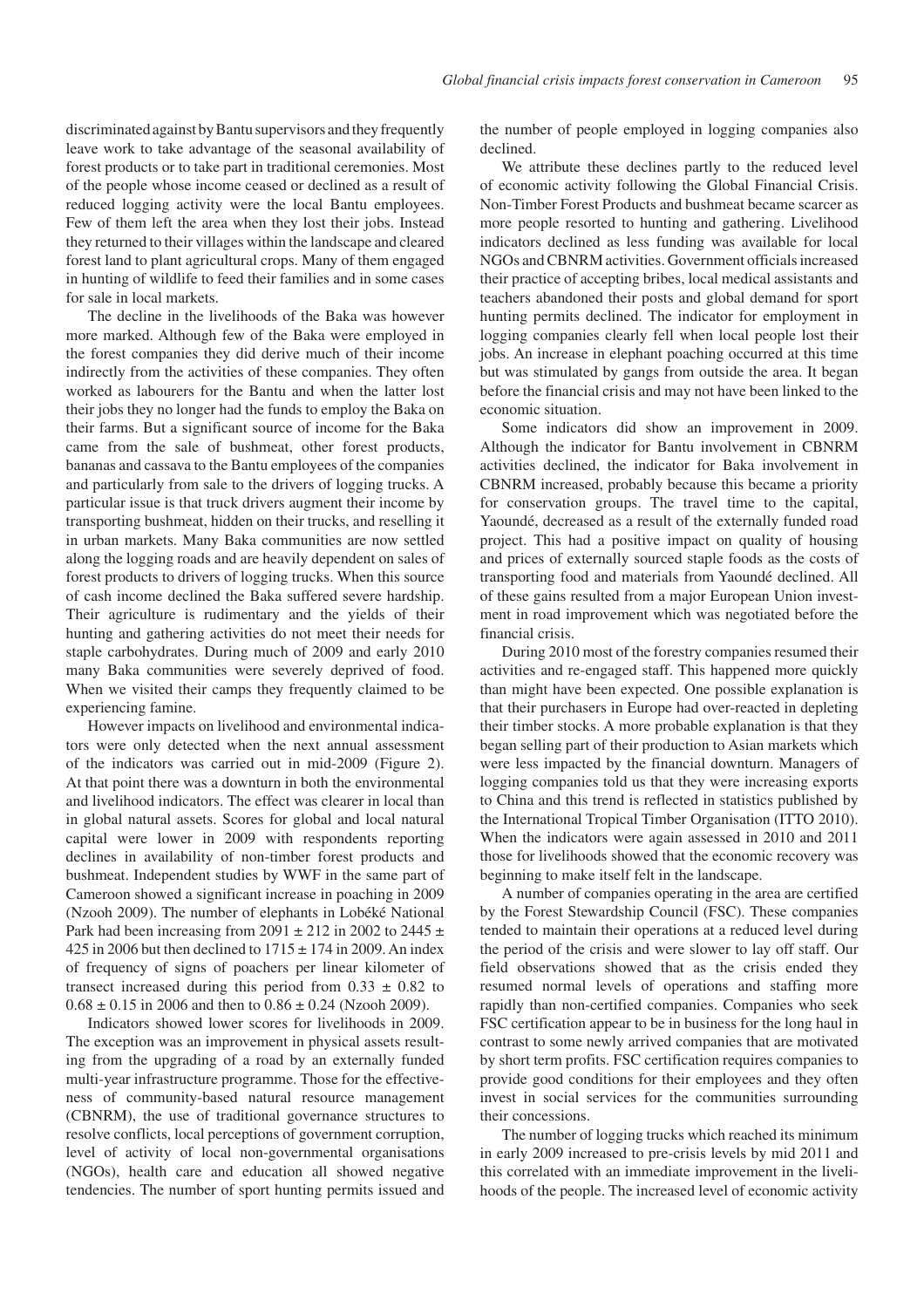rapidly led to improvements, although with differences between sectors and population groups. The fluctuation in livelihood indicators between 2010 and 2011 suggests different recovery time lags between the private, market oriented, and the public sectors. The private sector (mainly logging) has a fast response both in decline but also in recovery. Public sector activities (including NGO-based support activities) tend to be based on previous year's budgets and hence there is a lag time before declines and recoveries are apparent. An example of this is the continuing loss of teachers and health workers in 2011 in spite of the incipient economic recovery. This contributed to the decline in social and human assets observed between 2010 and 2011.

However the environmental indicators had still not shown any improvement and some (like the availability of NTFPs) show a slight continuing decline. Elephant and gorilla poaching which is orchestrated by powerful interests in Yaoundé and abroad did not diminish as the economy picked-up. In fact, shortly after our September 2011 meeting, an encounter between National Park rangers (eco-guards) and gorilla poachers resulted in the death of one eco-guard and serious injury to another (New Scientist 2011).

#### **CONCLUSIONS**

The paper illustrates some of the difficulties of measuring changes in conservation and development parameters in complex landscapes with weak infrastructure. There is a clear trade-off between indicators that reflect local perceptions of value and which tend to be somewhat subjective and indicators of biophysical attributes such as forest area or populations of large mammals which are easier to measure objectively. However the changes in the indicators do support the widely held view of local actors that the economic crisis impacted upon both conservation and development in the region. The decline in the environmental indicators resulted from the increase in forest clearing for agriculture and the increased hunting pressure on wildlife. The decline in livelihood indicators resulted from reduced household income and reduced ability to purchase basic supplies, pay for health care or school fees or maintain houses. Our data suggest that while livelihood indicators declined more abruptly, they also recovered faster. Environmental indicators are still lagging behind in their recovery, suggesting an insidious and pervasive process of deterioration that, once triggered, becomes very difficult to reverse.

The impact of the financial downturn in this very remote forest area confirmed our observations that change in both livelihoods and natural values in the landscape were much more strongly linked to external economic drivers than to the small scale interventions of conservation organisations. Numerous other observations supported this conclusion. When the US energy conglomerate Enron collapsed in December 2007 the activities of a planned cobalt mine in an area to the West of the Sangha landscape halted abruptly and many local people lost their jobs. Enron had been the major investor in this mining project. In 2005 a logging company

operating in the Central African Republic sector of the landscape was forced to close because the condition of the access roads deteriorated to such an extent that it was no longer possible to get timber to markets profitably. The employees remained in the area but survived by clearing forest for slash-and-burn agriculture and hunting.

These observations present a dilemma for conservation groups. The small-scale local sustainable initiatives that are their main point of interaction with local communities will only produce partial impacts in reducing poverty. Under the TNS conditions, poverty is alleviated when external investors, both international and domestic, create jobs and put money into the local economy thus creating markets for local labour, agricultural products and services. Improvements in roads bring immediate and significant positive benefits to local people. But these investments are also a threat to forests and biodiversity. When agriculture becomes more profitable it expands at the expense of forests (Ewers et al. 2009). Mines, logging and industrial agriculture bring undoubted economic benefits but also encourage populations to migrate into forest areas. The roads that service all of these investments make many other economic activities more profitable and thus encourage their expansion but they also fragment forests and facilitate access for hunting, logging and clearing. When all of these external drivers of change combine in conditions of weak governance then one has a perfect storm of negative change in the environment but also  $-$  at least in the short term-improvements in peoples' livelihoods.

The small-scale local development activities of conservation organisations will not solve the problems of poverty. But that does not mean that they should be abandoned. They provide for dialogue between the global conservation community and local stakeholders. They act as boundary processes in helping to break down the barriers to mutual understanding that often exist between conservationists and local people (Mollinga 2010). They can help negotiate better conditions for local communities in their relations with external investors and they can also help to improve the education, skills and competencies of local people. There is some evidence that people who have been involved with the activities of conservation NGOs may be better able to deal with the opportunities and threats that come with major outside investments (Sayer et al 2008). Therefore, we believe that conservation organisations should continue to provide this direct assistance to local communities.

However it must be recognised that the real determinants of the future for both conservation and livelihoods in many remote forest areas are the external investments that now loom large in so many of the world's most important tropical forests. In the Sangha landscape one of the best conservation investments has been promotion of certification of logging operations. WWF studies of forest wildlife show that forests are well conserved in those concessions that have achieved FSC certification (Nzooh 2009). These companies provide better conditions for their staff and they invest in the application of wildlife protection laws. Significantly their response to the economic downturn was less extreme; they laid-off less staff and resumed operations more rapidly than non-certified operators in the same area.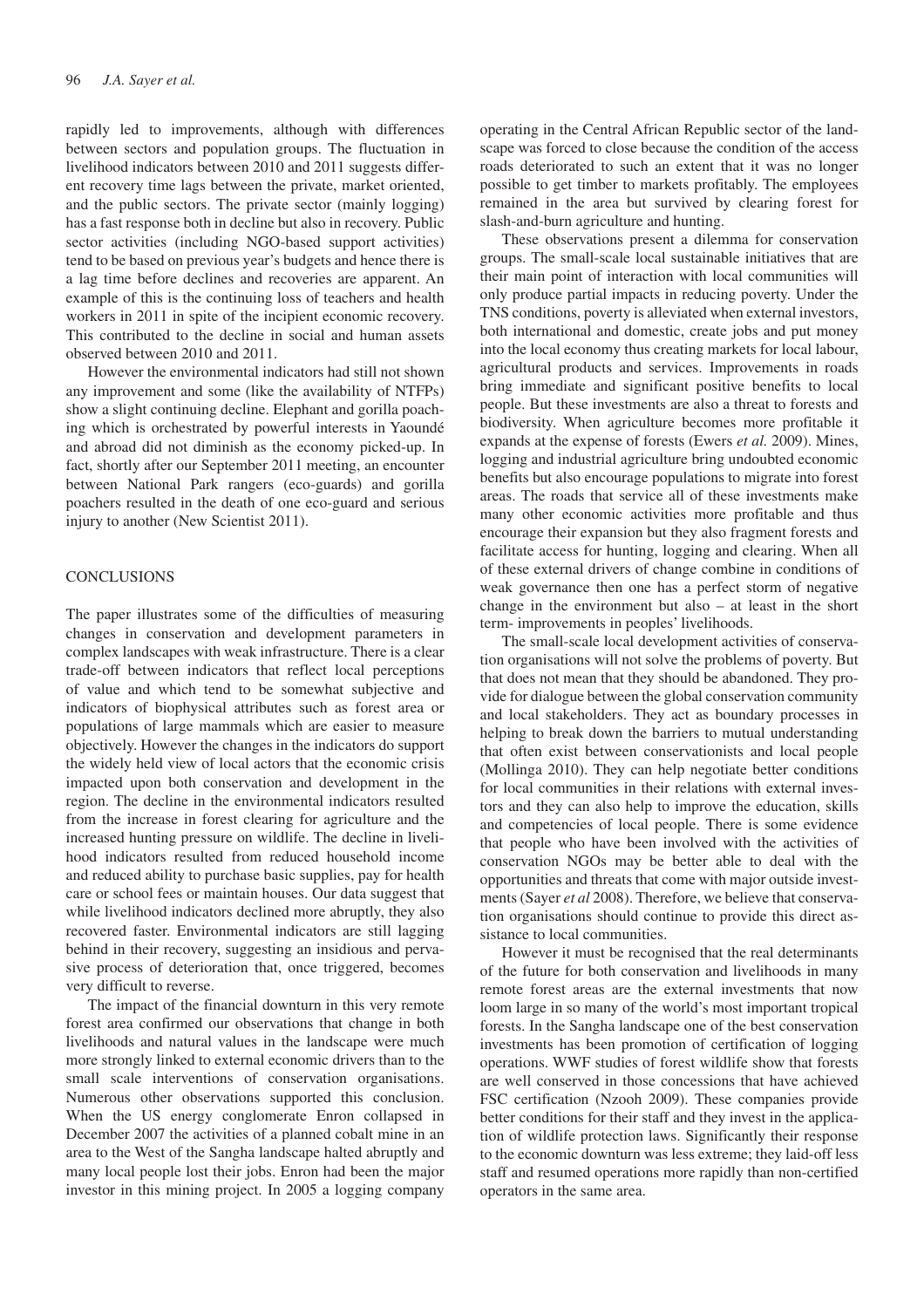Mineral exploitation and industrial agriculture are going to be the next challenges in the Sangha landscape. The area has rich reserves of diamonds, gold and iron and it has potential for oil palm production. It is investments in these sectors that will determine the future both for the people and the biodiversity of the landscape. The challenge for conservation is to resist the most pernicious changes whilst attempting to steer change towards better practices and locations when that change is inevitable.

Empowering people is a pre-condition for achieving this. In the longer term one would hope to see the local communities develop the capacity to control their own destinies. Attempts to shift control of some logging to local people have so far had limited success. The communities cannot afford the investments needed for log extraction and transport (Ezzine et al 2009). But in the longer term local rule-making and management should be the preferred option and in areas where forests have become scarce such local management does appear to lead to better outcomes both for the people and the biodiversity of their forests (Persha et al 2011). Logging, mining and industrial agriculture seem destined to be the main drivers of change in the area and serious challenges lie ahead in minimizing their negative conservation impacts whilst optimizing the potentially positive developmental impacts.

#### **ACKNOWLEDGEMENTS**

We thank the numerous representatives of local communities, especially the Baka peoples for their patience and cooperation in helping our field work in their landscape. We also thank numerous people from logging companies (SEFAC, ALPI-CAM), government agencies (Ministries in charge of Forest from Cameroon, CAR and Republic of Congo), research (ICRAF) and conservation organisations (WCS) who have participated in the work of the Sangha Group. We thank staff based in the field particularly Maurice Tadjuidje, Louis Ngono, Louis Defo, Alain Tsobeng, Olivier Mbani, Mounga Abana, Jeremy Sana, Mowawa Brice Saurimin, Yves Paul Nganga and Dos Santos Domingos who have helped with data collection and have contributed in many other ways to improving our understanding of the issues in the Sangha landscape. This study received financial support from the US Agency for International Development, GTZ, WWF and IUCN. The valuable suggestions made by anonymous referees are also gratefully acknowledge.

#### **REFERENCES**

- ANDAM, K.M., FERRARO, P.J., SIMS, K.R.E., HEALY, A. and HOLLAND, A.B. 2010. Protected areas reduced poverty in Costa Rica and Thailand. PNAS 10722: 9996-10001.
- BEBBINGTON, A. 1999. Capitals and capabilities: a framework for analyzing peasant viability, rural livelihoods and poverty. World Development 27(12): 2021-2044.
- CAMPBELL, B., SAYER, J.A., FROST, P., VERMEULEN, S., RUIZ-PEREZ, M., CUNNINGHAM, A. 2001. Assessing the performance of natural resource systems. Conservation Ecology 5(2): 22. [online] URL: ttp://www. consecol.org/vol5/iss2/art22/.
- CARNEY, D. 1998. Sustainable rural livelihoods: what contribution can we make? Department for International Development, London.
- CARNEY, D., DRINKWATER M., RUSINOW, T. et al. 1999. Livelihood approaches compared: a brief comparison of the livelihoods approaches of DFID, CARE, Oxfam, and UNDP. Department for International Development, London, UK.
- CHOMITZ, K.M. 2007. At loggerheads? Agricultural expansion, poverty reduction and environment in the tropical forests. World Bank Policy Research Report. World Bank, Washington D.C., USA.
- CONGO BASIN FOREST PARTNERSHIP, web site accessed November 2009. http://www.cbfp.org
- De WASSEIGE, C., DEVERS, D., De MARCKEN, P., EBA'A ATYI, R., NASI, R. and MAYAUX, P. (eds) 2009. The Forests of the Congo Basin - State of the Forest 2008. Luxembourg: Publications office of the European Union, ISBN 978-92-79-13210-0, doi: 10.2788/32259.
- ECONOMIST INTELLIGENCE UNIT. 2010. Country reports for Cameroon, Central African Republic and Republic of Congo. Economist Intelligence Unit, London, UK.
- ENDAMANA, D., BOEDHIHARTONO, A.K., BOKOTO, B., DEFO, L., EYEBE, A., NDIKUMAGENGE, C., NZOOH, Z., RUIZ-PEREZ, M. and SAYER, J.A. 2010. Assessing conservation and development in a Congo Basin forest landscape. Tropical Conservation Science  $3(3)$ : 262-281.
- EWERS, R., SCHARLEMANN, J.P.W., BALMFORD, A. and R.E. GREEN. 2009. Do increases in agricultural yield spare land for nature? Global Change Biology 15: 1716-1726.
- EZZINE DE BLAS, D., RUIZ PEREZ, M., SAYER, J.A., LESCUYER, G., NASI, R. and KARSENTY, A. 2009. External influences on and conditions for community logging management in Cameroon. World Development  $37(2): 445 - 456.$
- ITTO. 2010. Report from Central/West Africa. Log markets sustained by strong demand from China and India. Tropical Timber Market Report.  $1 - 15<sup>th</sup>$  December 2010. International Tropical Timber Organisation, Yokohama, Japan.
- McSHANE, T.O., HIRSCH, P.D., TRAN CHI TRUNG et al. 2010. Hard choices: making trade-offs between biodiversity and human well-being. Biol. Conserv, 2010, doi. 10, 1016/j.biocon.2010.04.038.
- MOLLINGA, P. 2010. Boundary work and the complexity of natural resources management. Crop Sci. 50: S-1-S-9. Doi: 10.2135/cropsci2009.10.0570.
- NEW SCIENTIST. 2011. Gorilla poachers kill forest ranger in Cameroon. New Scientist, 12 October 2011.